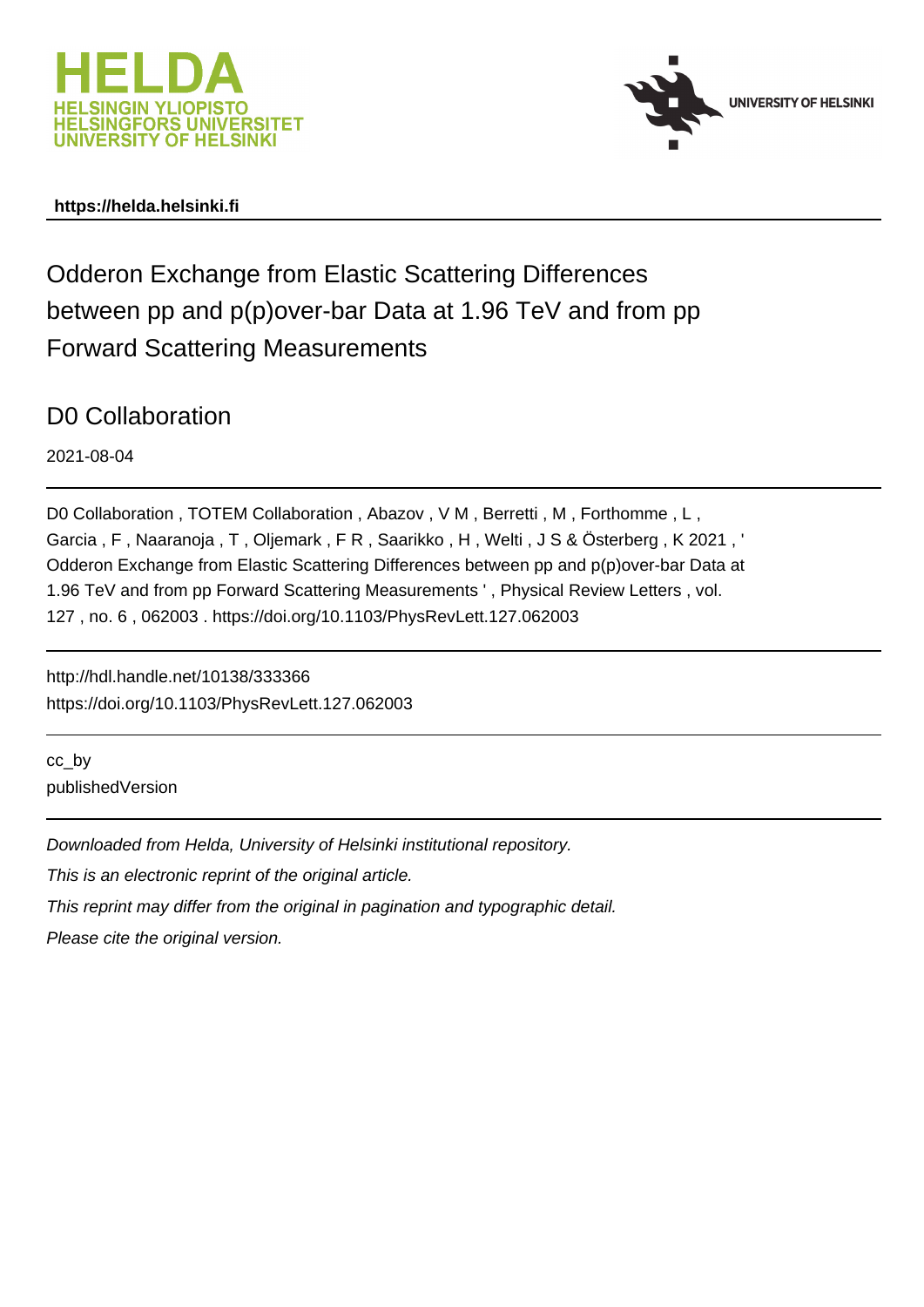## Odderon Exchange from Elastic Scattering Differences between  $pp$  and  $p\bar{p}$  Data at 1.96 TeV and from pp Forward Scattering Measurements

V. M. Abazov,  $46,^{\dagger}$  B. Abbott,  $89,^{\dagger}$  B. S. Acharya,  $32,^{\dagger}$  M. Adams,  $67,^{\dagger}$  T. Adams,  $65,^{\dagger}$  J. P. Agnew,  $^{61, \dagger}$  G. D. Alexeev,  $46,^{\dagger}$ G. Alkhazov,<sup>51,†</sup> A. Alton,<sup>77,†,a</sup> G. A. Alves,<sup>1,†</sup> G. Antchev,<sup>4,‡</sup> A. Askew,<sup>65,†</sup> P. Aspell,<sup>56,‡</sup> A. C. S. Assis Jesus,<sup>2,†</sup> I. Atanassov,  $^{4, \ddagger}$  S. Atkins,  $^{75, \dagger}$  K. Augsten,  $^{9, \dagger}$  V. Aushev,  $^{58, \dagger}$  Y. Aushev,  $^{58, \dagger}$  V. Avati,  $^{45,56, \ddagger}$  C. Avila,  $^{6, \dagger}$  F. Badaud,  $^{14, \dagger}$ J. Baechler,<sup>56,‡</sup> L. Bagby,<sup>66,†</sup> C. Baldenegro Barrera,<sup>74,‡</sup> B. Baldin,<sup>66,†</sup> D. V. Bandurin,<sup>96,†</sup> S. Banerjee,<sup>32,†</sup> E. Barberis,<sup>76,†</sup> P. Baringer,<sup>74,†</sup> J. Barreto,<sup>2,†</sup> J. F. Bartlett,<sup>66,†</sup> U. Bassler,<sup>19,†</sup> V. Bazterra,<sup>67,†</sup> A. Bean,<sup>74,†</sup> M. Begalli,<sup>2,†</sup> L. Bellantoni,<sup>66,†</sup> V. Berardi,<sup>34,35,‡</sup> S. B. Beri,<sup>30,†</sup> G. Bernardi,<sup>18,†</sup> R. Bernhard,<sup>23,†</sup> M. Berretti,<sup>12,‡</sup> I. Bertram,<sup>59,†</sup> M. Besançon,<sup>19,†</sup> R. Beuselinck, $^{60,\dagger}$  P. C. Bhat, $^{66,\dagger}$  S. Bhatia, $^{79,\dagger}$  V. Bhatnagar, $^{30,\dagger}$  G. Blazey, $^{68,\dagger}$  S. Blessing, $^{65,\dagger}$  K. Bloom, $^{80,\dagger}$  A. Boehnlein, $^{66,\dagger}$ D. Boline,  $85,^{\dagger}$  E. E. Boos,  $48,^{\dagger}$  V. Borchsh,  $52,^{\dagger}$  G. Borissov,  $59,^{\dagger}$  M. Borysova,  $58, k,^{\dagger}$  E. Bossini,  $40,56,^{\dagger}$  U. Bottigli,  $40,^{\dagger}$ M. Bozzo,<sup>37,38,‡</sup> A. Brandt,<sup>93,†</sup> O. Brandt,<sup>24,†</sup> M. Brochmann,<sup>97,†</sup> R. Brock,<sup>78,†</sup> A. Bross,<sup>66,†</sup> D. Brown,<sup>18,†</sup> X. B. Bu,<sup>66,†</sup> M. Buehler,  $66,^{\dagger}$  V. Buescher,  $25,^{\dagger}$  V. Bunichev,  $48,^{\dagger}$  S. Burdin,  $59,^{\dagger}$  H. Burkhardt,  $56,^{\dagger}$  C. P. Buszello,  $55,^{\dagger}$  F. S. Cafagna,  $34,^{\dagger}$ E. Camacho-Pérez,<sup>42,†</sup> W. Carvalho,<sup>2,†</sup> B. C. K. Casey,<sup>66,†</sup> H. Castilla-Valdez,<sup>42,†</sup> M. G. Catanesi,<sup>34,‡</sup> S. Caughron,<sup>78,†</sup> S. Chakrabarti,  $85,^{\dagger}$  K. M. Chan,  $72,^{\dagger}$  A. Chandra,  $95,^{\dagger}$  E. Chapon,  $^{19, \dagger}$  G. Chen,  $^{74, \dagger}$  S. W. Cho,  $^{41, \dagger}$  S. Choi,  $^{41, \dagger}$  B. Choudhary,  $^{31, \dagger}$ S. Cihangir,  $66,*,$ † D. Claes,  $80,$ † J. Clutter,  $74,$ † M. Cooke,  $66,$ j,† W. E. Cooper,  $66,$ † M. Corcoran,  $95,*,$ † F. Couderc,  $^{19,}$ † M.-C. Cousinou,  $^{16, \dagger}$  M. Csanád,  $^{28,27, \ddagger}$  T. Csörgő,  $^{28,29, \ddagger}$  J. Cuth,  $^{25, \dagger}$  D. Cutts,  $^{92, \dagger}$  H. da Motta,  $^{94, \dagger}$  A. Das,  $^{94, \dagger}$  G. Davies,  $^{60, \dagger}$ M. Deile, $^{56,\ddagger}$  S. J. de Jong, $^{43,44,\ddagger}$  E. De La Cruz-Burelo, $^{42,\ddagger}$  F. De Leonardis, $^{36,34,\ddagger}$  F. Déliot, $^{19,\ddagger}$  R. Demina, $^{84,\ddagger}$  D. Denisov, $^{86,\ddagger}$ S. P. Denisov,<sup>50,†</sup> C. De Oliveira Martins,<sup>50,†</sup> S. Desai,<sup>66,†</sup> C. Deterre,<sup>61,c,†</sup> K. DeVaughan,<sup>80,†</sup> H. T. Diehl,<sup>66,†</sup> M. Diesburg,<sup>66,†</sup> P. F. Ding,  $61,^{\dagger}$  A. Dominguez,  $80,^{\dagger}$  M. Doubek,  $9,^{\dagger}$  A. Drutskoy,  $47, p, \dagger$  D. Druzhkin,  $52,56, \dagger$  A. Dubey,  $31,^{\dagger}$  L. V. Dudko,  $48,^{\dagger}$ A. Duperrin,<sup>16,†</sup> S. Dutt,<sup>30,†</sup> M. Eads,<sup>68,†</sup> D. Edmunds,<sup>78,†</sup> K. Eggert,<sup>87,‡</sup> J. Ellison,<sup>63,†</sup> V. D. Elvira,<sup>66,†</sup> Y. Enari,<sup>18,†</sup> V. Eremin,  $49, \frac{1}{7}$  H. Evans,  $70, \frac{1}{7}$  A. Evdokimov,  $67, \frac{1}{7}$  V. N. Evdokimov,  $50, \frac{1}{7}$  A. Fauré,  $19, \frac{1}{7}$  L. Feng,  $68, \frac{1}{7}$  T. Ferbel,  $84, \frac{1}{7}$  F. Ferro,  $37, \frac{1}{7}$ F. Fiedler,<sup>25,†</sup> A. Fiergolski,<sup>56,‡</sup> F. Filthaut,<sup>43,44,†</sup> W. Fisher,<sup>78,†</sup> H. E. Fisk,<sup>66,†</sup> L. Forthomme,<sup>12,13,‡</sup> M. Fortner,<sup>68,†</sup> H. Fox,<sup>59,†</sup> J. Franc,  $9,^{\dagger}$  S. Fuess,  $^{66, \dagger}$  P. H. Garbincius,  $^{66, \dagger}$  F. Garcia,  $^{12, \dagger}$  A. Garcia-Bellido,  $^{84, \dagger}$  J. A. García-González,  $^{42, \dagger}$  V. Gavrilov,  $^{47, \dagger}$ W. Geng,  $^{16,78,\dagger}$  V. Georgiev,  $^{7,\ddagger}$  C. E. Gerber,  $^{67,\dagger}$  Y. Gershtein,  $^{81,\dagger}$  S. Giani,  $^{56,\ddagger}$  G. Ginther,  $^{66,\dagger}$  O. Gogota,  $^{58,\dagger}$  G. Golovanov,  $^{46,\dagger}$ P. D. Grannis,  $85, \dagger$  S. Greder,  $20, \dagger$  H. Greenlee,  $66, \dagger$  G. Grenier,  $21, \dagger$  Ph. Gris,  $^{14, \dagger}$  J.-F. Grivaz,  $^{17, \dagger}$  A. Grohsjean,  $^{19, c, \dagger}$ S. Grünendahl,  $66,^{\dagger}$  M. W. Grünewald,  $33,^{\dagger}$  L. Grzanka,  $45,^{\dagger}$  T. Guillemin,  $^{17, \dagger}$  G. Gutierrez,  $^{66, \dagger}$  P. Gutierrez,  $^{89, \dagger}$  J. Haley,  $^{90, \dagger}$ J. Hammerbauer,<sup>7,‡</sup> L. Han,<sup>5,†</sup> K. Harder,<sup>61,†</sup> A. Harel,<sup>84,†</sup> J. M. Hauptman,<sup>73,†</sup> J. Hays,<sup>60,†</sup> T. Head,<sup>61,†</sup> T. Hebbeker,<sup>22,†</sup> D. Hedin,  $68,^{\dagger}$  H. Hegab,  $90,^{\dagger}$  A. P. Heinson,  $63,^{\dagger}$  U. Heintz,  $92,^{\dagger}$  C. Hensel,  $^{1,\dagger}$  I. Heredia-De La Cruz,  $^{42, d,\dagger}$  K. Herner,  $^{66,\dagger}$ G. Hesketh,  $61, f, \dagger$  M. D. Hildreth,  $72, \dagger$  R. Hirosky,  $96, \dagger$  T. Hoang,  $65, \dagger$  J. D. Hobbs,  $85, \dagger$  B. Hoeneisen,  $11, \dagger$  J. Hogan,  $95, \dagger$ M. Hohlfeld,<sup>25,†</sup> J. L. Holzbauer,<sup>79,†</sup> I. Howley,<sup>93,†</sup> Z. Hubacek,<sup>9,19,†</sup> V. Hynek,<sup>9,†</sup> I. Iashvili,<sup>83,†</sup> Y. Ilchenko,<sup>94,†</sup> R. Illingworth,  $66,$ † T. Isidori,  $74,$ ‡ A. S. Ito,  $66,$ † V. Ivanchenko,  $52,$ ‡ S. Jabeen,  $66,$ l,† M. Jaffré,  $17,$ † M. Janda,  $9,$ ‡ A. Jayasinghe,  $89,$ † M. S. Jeong, $^{41,\dagger}$  R. Jesik, $^{60,\dagger}$  P. Jiang, $^{5,\dagger}$  K. Johns, $^{62,\dagger}$  E. Johnson, $^{78,\dagger}$  M. Johnson, $^{66,\dagger}$  A. Jonckheere, $^{66,\dagger}$  P. Jonsson, $^{60,\dagger}$ J. Joshi,<sup>63,†</sup> A. W. Jung,<sup>66,n,†</sup> A. Juste,<sup>53,†</sup> E. Kajfasz,<sup>16,†</sup> A. Karev,<sup>56,‡</sup> D. Karmanov,<sup>48,†</sup> J. Kašpar,<sup>10,56,‡</sup> I. Katsanos,<sup>80,†</sup> M. Kaur,<sup>30,†</sup> B. Kaynak,<sup>57,‡</sup> R. Kehoe,<sup>94,†</sup> S. Kermiche,<sup>16,†</sup> N. Khalatyan,<sup>66,†</sup> A. Khanov,<sup>90,†</sup> A. Kharchilava,<sup>83,†</sup> Y. N. Kharzheev,<sup>46,†</sup> I. Kiselevich,<sup>47,†</sup> J. M. Kohli,<sup>30,†</sup> J. Kopal,<sup>56,‡</sup> A. V. Kozelov,<sup>50,†</sup> J. Kraus,<sup>79,†</sup> A. Kumar,<sup>83,†</sup> V. Kundrát,  $^{10,\ddagger}$  A. Kupco,  $^{10,\dagger}$  T. Kurča,  $^{21,\dagger}$  V. A. Kuzmin,  $^{48,\dagger}$  S. Lami,  $^{39,\ddagger}$  S. Lammers,  $^{70,\dagger}$  G. Latino,  $^{40,\ddagger}$  P. Lebrun,  $^{21,\dagger}$ H. S. Lee, $^{41,\dagger}$  S. W. Lee, $^{73,\dagger}$  W. M. Lee, $^{66,\dagger,\dagger}$  X. Le, $^{62,\dagger}$  J. Lellouch, $^{18,\dagger}$  D. Li, $^{18,\dagger}$  H. Li, $^{96,\dagger}$  L. Li, $^{63,\dagger}$  Q. Z. Li, $^{66,\dagger}$  J. K. Lim, $^{41,\dagger}$ D. Lincoln,  $^{66, \dagger}$  C. Lindsey,  $^{74, \ddagger}$  R. Linhart,  $^{7, \ddagger}$  J. Linnemann,  $^{78, \dagger}$  V. V. Lipaev,  $^{50, \ast, \dagger}$  R. Lipton,  $^{66, \dagger}$  H. Liu,  $^{94, \dagger}$  Y. Liu,  $^{5, \dagger}$ A. Lobodenko,<sup>51,†</sup> M. Lokajicek,<sup>10,†</sup> M. V. Lokajíček,<sup>10,\*,‡</sup> R. Lopes de Sa,<sup>66,†</sup> L. Losurdo,<sup>40,‡</sup> F. Lucas Rodríguez,<sup>56,‡</sup> R. Luna-Garcia, $^{42,g,\dagger}$  A. L. Lyon, $^{66,\dagger}$  A. K. A. Maciel, $^{1,\dagger}$  M. Macrí, $^{37,\dagger}$  R. Madar, $^{23,\dagger}$  R. Magaña-Villalba, $^{42,\dagger}$  M. Malawski, $^{45,\dagger}$ H. B. Malbouisson,<sup>2,†</sup> S. Malik,<sup>80,†</sup> V. L. Malyshev,<sup>46,†</sup> J. Mansour,<sup>24,†</sup> J. Martínez-Ortega,<sup>42,†</sup> R. McCarthy,<sup>85,†</sup> C. L. McGivern,  $61, \dagger$  M. M. Meijer,  $43,44, \dagger$  A. Melnitchouk,  $66, \dagger$  D. Menezes,  $68, \dagger$  P. G. Mercadante,  $3, \dagger$  M. Merkin,  $48, \dagger$ A. Meyer,<sup>22,†</sup> J. Meyer,<sup>24,i,†</sup> F. Miconi,<sup>20,†</sup> N. Minafra,<sup>74,‡</sup> S. Minutoli,<sup>37,‡</sup> J. Molina,<sup>2,†</sup> N. K. Mondal,<sup>32,†</sup> M. Mulhearn,<sup>96,†</sup> L. Mundim,<sup>2,†</sup> T. Naaranoja,<sup>12,13,‡</sup> E. Nagy,<sup>16,†</sup> M. Narain,<sup>92,†</sup> R. Nayyar,<sup>62,†</sup> H. A. Neal,<sup>77,\*,†</sup> J. P. Negret,<sup>6,†</sup> F. Nemes,<sup>56,28,‡</sup> P. Neustroev,<sup>51,†</sup> H. T. Nguyen,<sup>96,†</sup> H. Niewiadomski,<sup>87,‡</sup> T. Novák,<sup>29,‡</sup> T. Nunnemann,<sup>26,†</sup> V. Oguri,<sup>2,†</sup> E. Oliveri,<sup>56,‡</sup> F. Oljemark,<sup>12,13,‡</sup> J. Orduna,<sup>92,†</sup> M. Oriunno,<sup>64,‡</sup> N. Osman,<sup>16,†</sup> K. Österberg,<sup>12,13,‡</sup> A. Pal,<sup>93,†</sup> P. Palazzi,<sup>56,‡</sup> N. Parashar,<sup>71,†</sup> V. Parihar,  $92,^{\dagger}$  S. K. Park,  $41,^{\dagger}$  R. Partridge,  $92, e, \dagger$  N. Parua,  $70, \dagger$  R. Pasechnik,  $54, \dagger$  V. Passaro,  $36,34, \dagger$  A. Patwa,  $86, j, \dagger$  B. Penning,  $60, \dagger$ M. Perfilov, $^{48,\dagger}$  Z. Peroutka, $^{7,\ddagger}$  Y. Peters, $^{61,\dagger}$  K. Petridis, $^{61,\dagger}$  G. Petrillo, $^{84,\dagger}$  P. Pétroff, $^{17,\dagger}$  M.-A. Pleier, $^{86,\dagger}$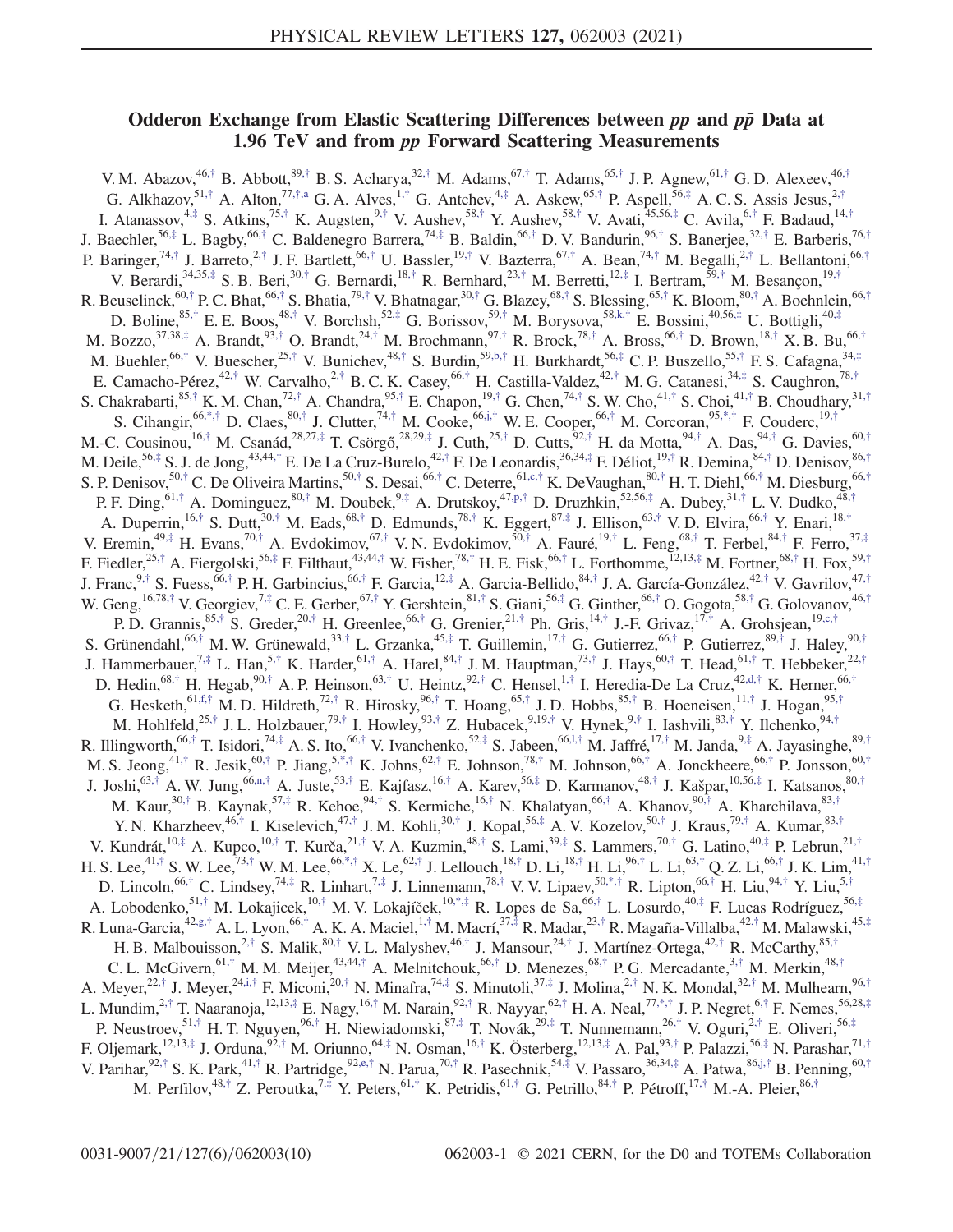V. M. Podstavkov, <sup>66,†</sup> A. V. Popov, <sup>50,†</sup> W. L. Prado da Silva, <sup>2,†</sup> M. Prewitt, <sup>95,†</sup> D. Price, <sup>61,†</sup> J. Procházka, <sup>10,‡</sup> N. Prokopenko,<sup>50,†</sup> J. Qian,<sup>77,†</sup> A. Quadt,<sup>24,†</sup> B. Quinn,<sup>79,†</sup> M. Quinto,<sup>34,35,‡</sup> T. G. Raben,<sup>74,†</sup> E. Radermacher,<sup>56,‡</sup> E. Radicioni,  $34, \frac{4}{7}$  M. Rangel,  $1, \frac{4}{7}$  P. N. Ratoff,  $59, \frac{4}{7}$  F. Ravotti,  $56, \frac{4}{7}$  I. Razumov,  $50, \frac{4}{7}$  I. Ripp-Baudot,  $20, \frac{4}{7}$  F. Rizatdinova,  $90, \frac{4}{7}$ E. Robutti,<sup>37,‡</sup> R. F. Rodrigues,<sup>2,†</sup> M. Rominsky,<sup>66,†</sup> A. Ross,<sup>59,†</sup> C. Royon,<sup>74,†,‡</sup> P. Rubinov,<sup>66,†</sup> R. Ruchti,<sup>72,†</sup> G. Ruggiero,<sup>56,‡</sup> H. Saarikko,<sup>12,13,‡</sup> G. Sajot,<sup>15,†</sup> V.D. Samoylenko,<sup>50,‡</sup> A. Sánchez-Hernández,<sup>42,†</sup> M.P. Sanders,<sup>26,†</sup> A. Santoro,<sup>2,†</sup> A. S. Santos,<sup>1,h,†</sup> G. Savage,<sup>66,†</sup> M. Savitskyi,<sup>58,†</sup> L. Sawyer,<sup>75,†</sup> T. Scanlon,<sup>60,†</sup> R. D. Schamberger,<sup>85,†</sup> Y. Scheglov,<sup>51,\*,†</sup> H. Schellman,  $91,69,$ † M. Schott, $25,$ † C. Schwanenberger, $61, c,$ † R. Schwienhorst, $78,$ † A. Scribano, $39,$ ‡ J. Sekaric, $74,$ † H. Severini, $89,^{\dagger}$  E. Shabalina, $24,^{\dagger}$  V. Shary, $19,^{\dagger}$  S. Shaw, $61,^{\dagger}$  A. A. Shchukin, $50,^{\dagger}$  O. Shkola, $58,^{\dagger}$  V. Simak, $9,^{\dagger}$ , $^{\dagger}$  J. Siroky, $7,^{\dagger}$ P. Skubic,  $89,^{\dagger}$  P. Slattery,  $84,^{\dagger}$  J. Smajek,  $56,^{\dagger}$  W. Snoeys,  $56,^{\dagger}$  G. R. Snow,  $80,^{\dagger}$ , J. Snow,  $88,^{\dagger}$  S. Snyder,  $86,^{\dagger}$ S. Söldner-Rembold,<sup>61,†</sup> L. Sonnenschein,<sup>22,†</sup> K. Soustruznik,<sup>8,†</sup> J. Stark,<sup>15,†</sup> N. Stefaniuk,<sup>58,†</sup> R. Stefanovitch,<sup>56,‡</sup> A. Ster,<sup>28,‡</sup> D. A. Stoyanova, $^{50,\dagger}$  M. Strauss, $^{89,\dagger}$  L. Suter, $^{61,\dagger}$  P. Svoisky, $^{96,\dagger}$  I. Szanyi, $^{28,27,\ddagger}$  J. Sziklai, $^{28,\ddagger}$  C. Taylor, $^{87,\ddagger}$  E. Tcherniaev, $^{52,\ddagger}$ M. Titov,<sup>19,†</sup> V. V. Tokmenin,<sup>46,†</sup> Y.-T. Tsai,<sup>84,†</sup> D. Tsybychev,<sup>85,†</sup> B. Tuchming,<sup>19,†</sup> C. Tully,<sup>82,†</sup> N. Turini,<sup>40,‡</sup> O. Urban,<sup>7,‡</sup> L. Uvarov,<sup>51,†</sup> S. Uvarov,<sup>51,†</sup> S. Uzunyan,<sup>68,†</sup> V. Vacek,<sup>9,‡</sup> R. Van Kooten,<sup>70,†</sup> W. M. van Leeuwen,<sup>43,†</sup> N. Varelas,<sup>67,†</sup> E. W. Varnes,  $62,^{\dagger}$  I. A. Vasilyev,  $50,^{\dagger}$  O. Vavroch,  $7,^{\dagger}$  A. Y. Verkheev,  $46,^{\dagger}$  L. S. Vertogradov,  $46,^{\dagger}$  M. Verzocchi,  $66,^{\dagger}$ M. Vesterinen,  $61,^{\dagger}$  D. Vilanova,  $19,^{\dagger}$  P. Vokac,  $9,^{\dagger}$  H. D. Wahl,  $65,^{\dagger}$  C. Wang,  $5,^{\dagger}$  M. H. L. S. Wang,  $66,^{\dagger}$  J. Warchol,  $72,^{\dagger}$ ,  $^{\dagger}$ G. Watts,  $97,^{\dagger}$  M. Wayne,  $72,^{\dagger}$  J. Weichert,  $25,^{\dagger}$  J. Welti,  $12,13,^{\dagger}$  L. Welty-Rieger,  $69,^{\dagger}$  J. Williams,  $74,^{\dagger}$  M. R. J. Williams,  $70,^{\dagger}$ ,  $\dagger$ G. W. Wilson,<sup>74,†</sup> M. Wobisch,<sup>75,†</sup> D. R. Wood,<sup>76,†</sup> T. R. Wyatt,<sup>61,†</sup> Y. Xie,<sup>66,†</sup> R. Yamada,<sup>66,†</sup> S. Yang,<sup>5,†</sup> T. Yasuda,<sup>66,†</sup> Y. A. Yatsunenko,<sup>46,\*,†</sup> W. Ye,<sup>85,†</sup> Z. Ye,<sup>66,†</sup> H. Yin,<sup>66,†</sup> K. Yip,<sup>86,†</sup> S. W. Youn,<sup>66,†</sup> J. M. Yu,<sup>77,†</sup> J. Zennamo,<sup>83,†</sup> T. G. Zhao,  $61, \dagger$  B. Zhou,  $77, \dagger$  J. Zhu,  $77, \dagger$  J. Zich,  $7, \dagger$  K. Zielinski,  $45, \dagger$  M. Zielinski,  $84, \dagger$  D. Zieminska,  $70, \dagger$  and L. Zivkovic $18, o, \dagger$ 

(D0 collaboration)†

### (TOTEM Collaboration)‡

<sup>1</sup>LAFEX, Centro Brasileiro de Pesquisas Físicas, Rio de Janeiro, RJ 22290, Brazil

<sup>2</sup>Universidade do Estado do Rio de Janeiro, Rio de Janeiro, RJ 20550, Brazil<br><sup>3</sup>Universidade Esdaval de ABC, Santa André, SB 00210, Brazil

 $3$ Universidade Federal do ABC, Santo André, SP 09210, Brazil

<sup>4</sup>INRNE-BAS, Institute for Nuclear Research and Nuclear Energy, Bulgarian Academy of Sciences, 1784 Sofia, Bulgaria

University of Science and Technology of China, Hefei 230026, People's Republic of China <sup>6</sup>

 $^{6}$ Universidad de los Andes, Bogotá 111711, Colombia

 $17$ University of West Bohemia, 301 00 Pilsen, Czech Republic

<sup>8</sup>Charles University, Faculty of Mathematics and Physics, Center for Particle Physics, 116 36 Prague 1, Czech Republic  ${}^{9}C$ zech Technical University in Prague, 116 36 Prague 6, Czech Republic

<sup>10</sup>Institute of Physics, Academy of Sciences of the Czech Republic, 182 21 Prague, Czech Republic<br><sup>11</sup>Universidad San Francisco de Quito, Quito 170157, Ecuador<br><sup>12</sup>Helsinki Institute of Physics, 00014 University of Helsi

<sup>14</sup>LPC, Université Blaise Pascal, CNRS/IN2P3, Clermont, F-63178 Aubière Cedex, France<br><sup>15</sup>LPSC, Université Joseph Fourier Grenoble 1, CNRS/IN2P3, Institut National Polytechnique de Grenoble,

*F*-38026 Grenoble Cedex, France<br><sup>16</sup>CPPM, Aix-Marseille Université, CNRS/IN2P3, F-13288 Marseille Cedex 09, France<br><sup>17</sup>LAL, Univ. Paris-Sud, CNRS/IN2P3, Université Paris-Saclay, F-91898 Orsay Cedex, France<br><sup>18</sup>LPNHE, Uni

*F*-69361 Lyon CEDEX 07, France<br><sup>22</sup>III. Physikalisches Institut A, RWTH Aachen University, 52056 Aachen, Germany<br><sup>23</sup> Physikalisches Institut, Universität Freiburg, 79085 Freiburg, Germany<br><sup>24</sup>II. Physikalisches Institut

<sup>28</sup>Wigner Research Centre for Physics, RMI, 1121 Budapest, Hungary

<sup>29</sup>MATE Institute of Technology KRC, 3200 Gyöngyös, Hungary  $^{30}$ Panjab University, Chandigarh 160014, India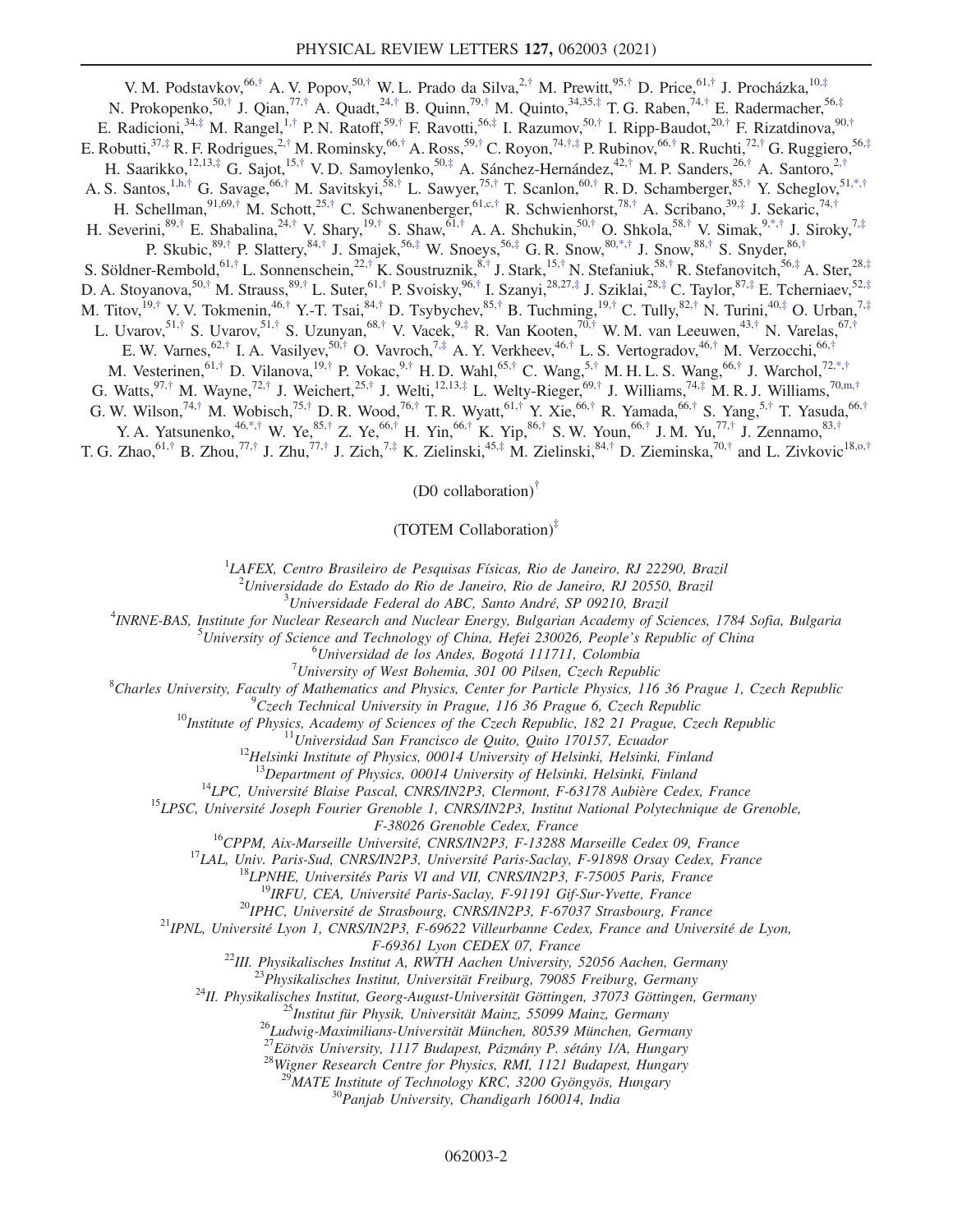#### PHYSICAL REVIEW LETTERS 127, 062003 (2021)

<sup>31</sup>Delhi University, Delhi-110 007, India<br><sup>32</sup>Tata Institute of Fundamental Research, Mumbai-400 005, India<br><sup>33</sup>University College Dublin, Dublin 4, Ireland<br><sup>34</sup>INFN Sezione di Bari, 70126 Bari, Italy <sup>35</sup>Dipartimento Interateneo di Fisica di Bari, 70126 Bari, Italy<br><sup>36</sup>Dipartimento di Ingegneria Elettrica e dell'Informazione–Politecnico di Bari, 70125 Bari, Italy<br><sup>37</sup>INFN Sezione di Genova, 16146 Genova, Italy<br><sup>38</sup>Uni <sup>42</sup>CINVESTAV, Mexico City 07360, Mexico<br><sup>43</sup>Nikhef, Science Park, 1098 XG Amsterdam, Netherlands<br><sup>44</sup>Radboud University Nijmegen, 6525 AJ Nijmegen, Netherlands<br><sup>45</sup>AGH University of Science and Technology, 30-059 Krakow, <sup>51</sup> Petersburg Nuclear Physics Institute, St. Petersburg 188300, Russia<br><sup>52</sup> Tomsk State University, Tomsk 634050, Russia<br><sup>53</sup> Institució Catalana de Recerca i Estudis Avançats (ICREA) and Institut de Física d'Altes Ener <sup>54</sup>Department of Astronomy and Theoretical Physics, Lund University, SE-223 62 Lund, Sweden<br><sup>55</sup>Uppsala University, 751 05 Uppsala, Sweden<br><sup>56</sup>CERN, 1211 Geneva 23, Switzerland<br><sup>57</sup>Istanbul University, 34134 Vezneciler, <sup>60</sup>Imperial College London, London SW7 2AZ, United Kingdom<br>
<sup>61</sup>The University of Manchester, Manchester M13 9PL, United Kingdom<br>
<sup>62</sup>University of Arizona, Tucson, Arizona 85721, USA<br>
<sup>63</sup>University of California Rivers  $^{67}$ University of Illinois at Chicago, Chicago, Illinois 60607, USA <sup>68</sup>Northern Illinois University, DeKalb, Illinois 60115, USA <sup>69</sup>Northwestern University, Evanston, Illinois 60208, USA  $^{70}$ Indiana University, Bloomington, Indiana 47405, USA <sup>71</sup>Purdue University Calumet, Hammond, Indiana 46323, USA<br><sup>72</sup>University of Notre Dame, Notre Dame, Indiana 46556, USA<br><sup>73</sup>Iowa State University, Ames, Iowa 50011, USA<br><sup>74</sup>University of Kansas, Lawrence, Kansas 66045, US <sup>78</sup>Michigan State University, East Lansing, Michigan 48824, USA <sup>79</sup>University of Mississippi, University, Mississippi 38677, USA <sup>80</sup>University of Nebraska, Lincoln, Nebraska 68588, USA<br><sup>81</sup>Rutgers University, Piscataway, New Jersey 08855, USA<br><sup>82</sup>Princeton University, Princeton, New Jersey 08544, USA<br><sup>83</sup>State University of New York, Buffalo, New Y <sup>85</sup>State University of New York, Stony Brook, New York 11794, USA <sup>86</sup>Brookhaven National Laboratory, Upton, New York 11973, USA <sup>87</sup>Case Western Reserve University, Department of Physics, Cleveland, Ohio 44106, USA<br><sup>88</sup>Langston University, Langston, Oklahoma 73050, USA<br><sup>89</sup>University of Oklahoma, Norman, Oklahoma 73019, USA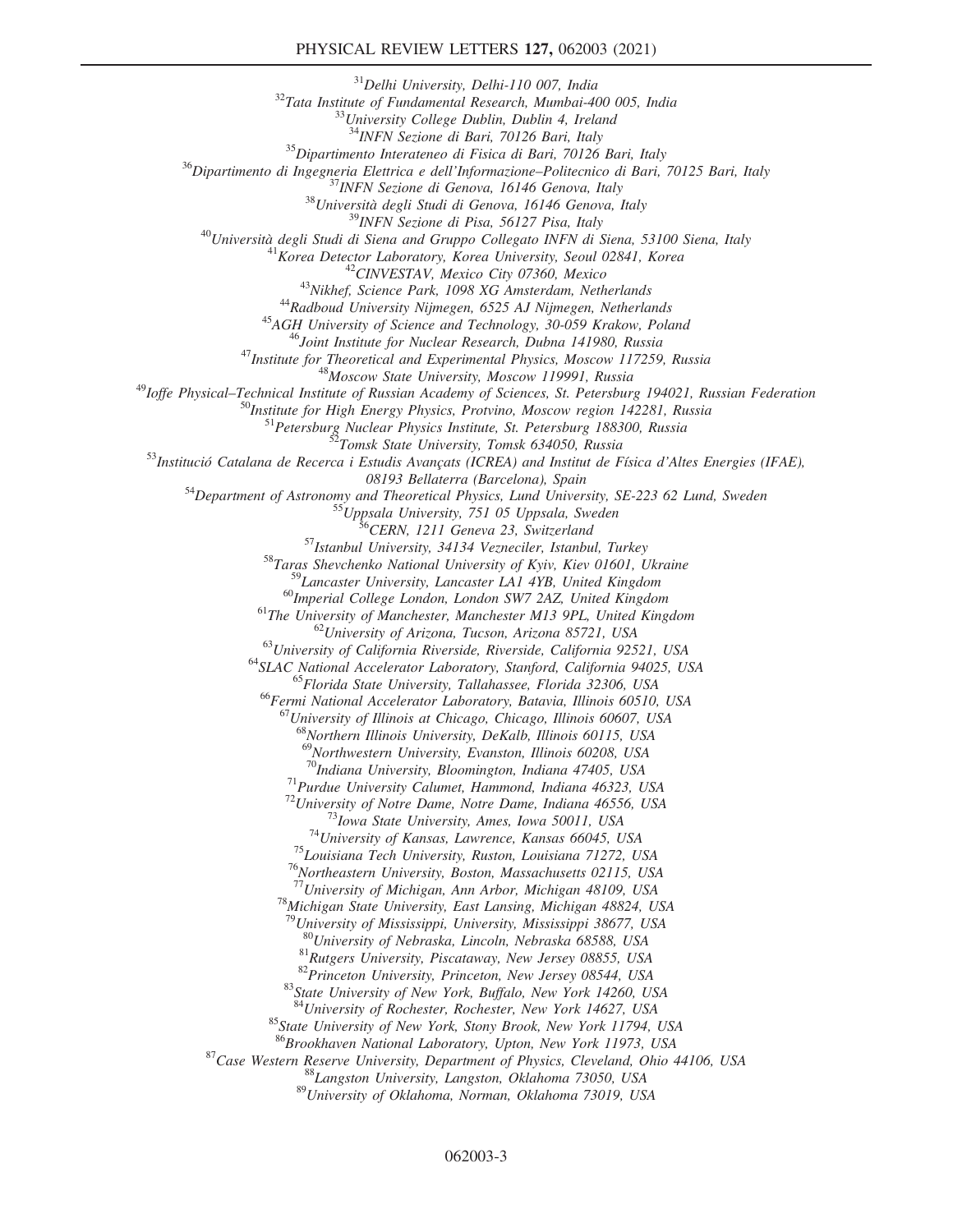#### PHYSICAL REVIEW LETTERS 127, 062003 (2021)

<sup>90</sup>Oklahoma State University, Stillwater, Oklahoma 74078, USA <sup>91</sup>Oregon State University, Corvallis, Oregon 97331, USA<br><sup>92</sup>Brown University, Providence, Rhode Island 02912, USA<br><sup>93</sup>University of Texas, Arlington, Texas 76019, USA<br><sup>94</sup>Southern Methodist University, Dallas, Texas 752 <sup>95</sup>Rice University, Houston, Texas 77005, USA <sup>96</sup>University of Virginia, Charlottesville, Virginia 22904, USA <sup>97</sup>University of Washington, Seattle, Washington 98195, USA

(Received 7 December 2020; revised 19 February 2021; accepted 10 June 2021; published 4 August 2021)

We describe an analysis comparing the  $p\bar{p}$  elastic cross section as measured by the D0 Collaboration at a center-of-mass energy of 1.96 TeV to that in  $pp$  collisions as measured by the TOTEM Collaboration at 2.76, 7, 8, and 13 TeV using a model-independent approach. The TOTEM cross sections, extrapolated to a center-of-mass energy of  $\sqrt{s} = 1.96$  TeV, are compared with the D0 measurement in the region of the diffractive minimum and the second maximum of the  $pp$  cross section. The two data sets disagree at the  $3.4\sigma$  level and thus provide evidence for the *t*-channel exchange of a colorless, C-odd gluonic compound, also known as the odderon. We combine these results with a TOTEM analysis of the same C-odd exchange based on the total cross section and the ratio of the real to imaginary parts of the forward elastic strong interaction scattering amplitude in  $pp$  scattering for which the significance is between 3.4 $\sigma$  and 4.6 $\sigma$ . The combined significance is larger than  $5\sigma$  and is interpreted as the first observation of the exchange of a colorless, C-odd gluonic compound.

DOI: [10.1103/PhysRevLett.127.062003](https://doi.org/10.1103/PhysRevLett.127.062003)

The attempts to understand and describe the mechanisms governing the elastic and total cross sections of hadron scattering have evolved over the past seventy years, starting from Heisenberg's observation [1] that total cross sections should rise at high energies like  $log<sup>2</sup> s$  where s is the center of mass energy squared. This behavior was formalized as the Froissart-Martin bound showing that on very general grounds [2–4] the total cross section is bounded by  $\sigma_{\text{tot}} \sim$  $log<sup>2</sup> s$  as s becomes asymptotically large.

Experimental discoveries in the 1970s showed that the  $pp$  and  $p\bar{p}$  total cross sections at the intersecting storage rings (ISR) do rise with energy [5] and can be parametrized with this functional form albeit, with a much smaller constant term than in the Froissart-Martin bound. The observed experimental rise of  $\sigma_{\text{tot}}$  with energy has now been extended to much higher  $\sqrt{s}$  at the Tevatron, Large Hadron Collider (LHC), and with cosmic rays [6].

This behavior was understood in terms of Regge theory in which S-matrix elements for elastic scattering are based on the assumptions of Lorentz invariance, unitarity, and analyticity. In the high energy Regge limit, the scattering amplitude can be determined by singularities in the complex angular-momentum plane. The simplest examples, Regge poles, lead to terms of the form  $\eta f(t)(s/s_0)^{\alpha(t)}$ ,

where t is the four-momentum transferred squared,  $\eta$  the "signature" with value  $\pm 1$ , and  $\alpha(t)$  the "trajectory" of the particular Regge pole. Positive signature poles give the same (positive) contribution to both  $p p$  and  $p \bar{p}$  scattering. Negative signature poles give opposite sign contributions to  $pp$  and  $p\bar{p}$  scattering. Using the optical theorem, each such Regge pole contributes a term proportional to  $s^{\alpha(0)-1}$  to the total cross section. The largest contributor at very high energy, called the Pomeron, is the positive signature Regge pole whose  $\alpha(0)$  is the largest. To explain the rising total cross section, the Pomeron should have  $\alpha(0)$  just larger than one. A  $\eta = -1$  Regge exchange with a similarly large  $\alpha(0)$ , called the odderon [7,8] was recognized as a possibility but was initially not well motivated theoretically and no clear evidence for it was found [9–11].

With the advent of quantum chromodynamics (QCD) as the theory of the strong interaction, the theoretical underpinnings evolved. The exchange of a family of colorless C-even states, beginning with a t-channel exchange of two gluons, was demonstrated to play the role of the Pomeron [12–15] with a predominantly imaginary amplitude near  $|t| = 0$ . QCD also firmly predicted the corresponding predominantly real odderon exchange of a family of colorless C-odd states, beginning with a t-channel exchange of three gluons, and  $\alpha(0)$  near one [16–25]. However, the odderon remained elusive experimentally due to the dominating contribution by the Pomeron to total cross sections and small angle elastic scattering. The effect of the odderon should be felt most strongly when the dominant Pomeron amplitude becomes small compared to the odderon (e.g., near the so-called diffractive minimum in

Published by the American Physical Society under the terms of the [Creative Commons Attribution 4.0 International](https://creativecommons.org/licenses/by/4.0/) license. Further distribution of this work must maintain attribution to the author(s) and the published article's title, journal citation, and DOI. Funded by SCOAP<sup>3</sup>.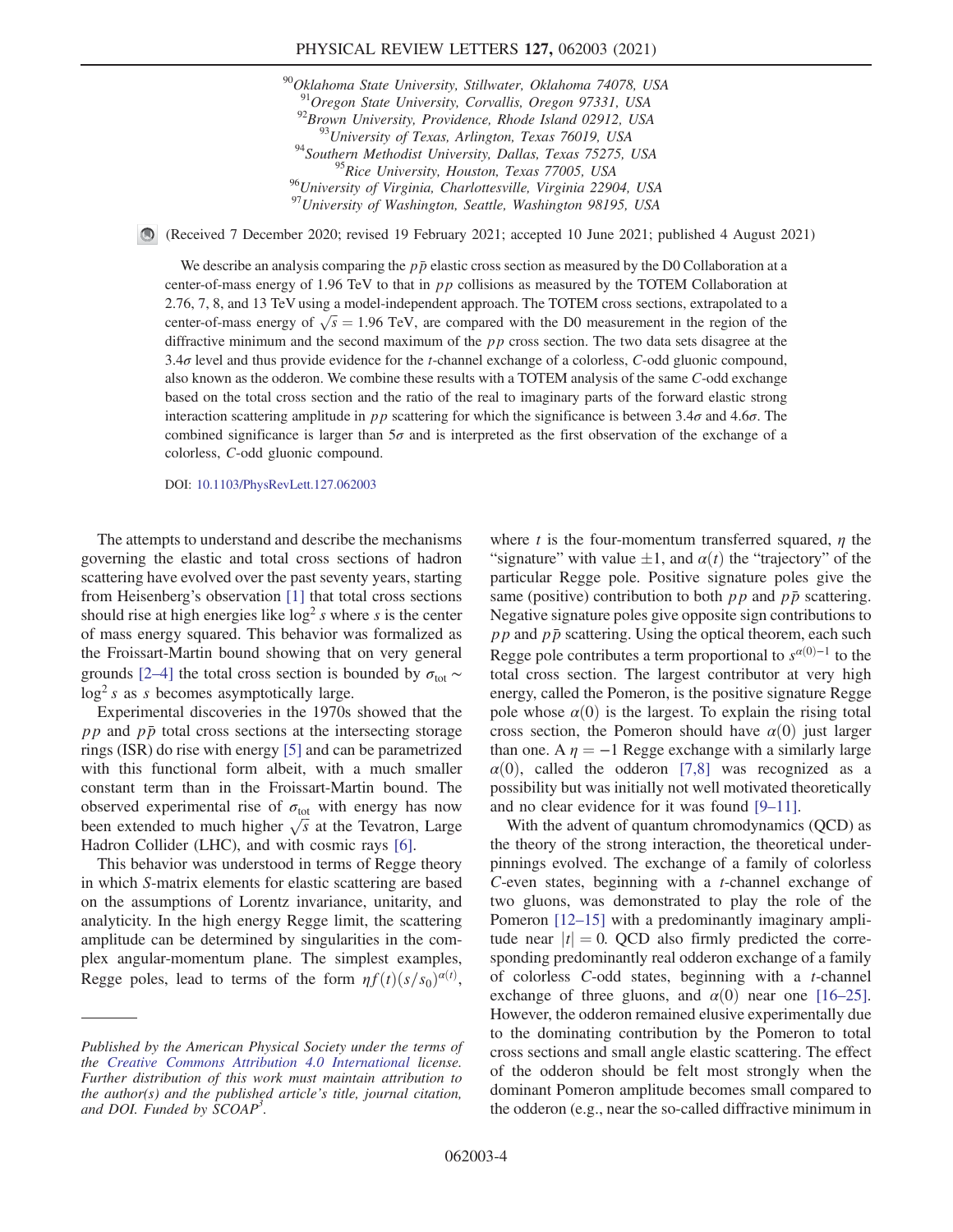the elastic cross section) leading to an observable difference between  $pp$  and  $p\bar{p}$  elastic scattering, or in the ratio of the real to imaginary part of the forward strong interaction scattering amplitude. A recent analysis by the TOTEM Collaboration of this ratio and of the total cross section in 13 TeV pp scattering provided strong evidence that the odderon amplitude was needed [26].

This Letter presents a model-independent comparison of the  $pp$  elastic cross section extrapolated from the measurements at the LHC to the  $p\bar{p}$  cross section measured at the Tevatron. A difference in these cross sections in the multi-TeV range would constitute a direct demonstration for the existence of the odderon.

The D0 Collaboration [27] measured the  $p\bar{p}$  elastic differential cross section at  $\sqrt{s} = 1.96$  TeV [28]. The TOTEM Collaboration [29] at the CERN LHC measured the differential elastic pp cross sections at  $\sqrt{s} = 2.76$  [30], 7 [31], 8 [32] and 13 [33] TeV. Figure 1 shows the TOTEM differential cross sections used in this study as functions of |t|. All  $pp$  cross sections show a common pattern of a diffractive minimum ("dip") followed by a secondary maximum ("bump") in  $d\sigma/dt$ . Figure 2 shows the ratio R of the differential cross sections measured at the bump and dip locations as a function of  $\sqrt{s}$  for ISR [9,34],  $Sp\overline{p}S$ [35,36], Tevatron [28] and LHC [30–33]  $p p$  and  $p \bar{p}$  elastic cross section data. The  $pp$  data are fitted using the formula  $R = R_0 + a_0 \exp(b_0 \sqrt{s})$ . We note that the R of pp decreases as a function of  $\sqrt{s}$  in the ISR regime and flattens out at LHC energies. Since there is no discernible dip or bump in the D0  $p\bar{p}$  cross section, we estimate R by taking the maximum ratio of the measured  $d\sigma/dt$  values over the three neighboring bins centered on the evolution as function of  $\sqrt{s}$  of the bump and dip locations as predicted by the *pp* measurements. The D0  $R = 1.0 \pm 0.2$  value



FIG. 1. The TOTEM measured *pp* elastic cross sections as functions of  $|t|$  at 2.76, 7, 8, and 13 TeV (filled circles), and the extrapolation (discussed in the text) to 1.96 TeV (empty circles). The lines show the double exponential fits to the data points (see text).

differs from the *pp* ratio by more than  $3\sigma$  assuming that the flat R behavior of the  $pp$  cross section ratio at the LHC continues down to 2 TeV. The R values shown in Fig. 2 for  $p\bar{p}$  scattering at the ISR [9] and the  $Sp\bar{p}S$  [35,36] are similar to those of the D0 measurement.

Motivated by the features of the pp elastic  $d\sigma/dt$ measurements, we define a set of eight characteristic points as shown in Fig.  $3(a)$ . For each characteristic point, we identify the values of |t| and  $d\sigma/dt$  at the closest measured points to the characteristic point, thus avoiding the use of model-dependent fits. In cases where two adjacent points are of about equal value, the data bins are merged. This leads to a distribution of |t| and  $d\sigma/dt$  values as a function of  $\sqrt{s}$  for all characteristic points as shown in Figs. 3(b) and  $3(c)$ . The uncertainties correspond to half the bin size in |t| (comparable to the  $|t|$  resolution) and to the published uncertainties on the cross sections.

The values of |t| and  $d\sigma/dt$  as functions of  $\sqrt{s}$  for each characteristic point are fitted using the functional forms  $|t| = a \log(\sqrt{s}) + b$  and  $(d\sigma/dt) = c\sqrt{s} + d$  respectively. The parameter values are determined for each characteristic point separately and the same functional form describes the dependence for all characteristic points. The fact that the same forms can be used for all points is not obvious and might be related to general properties of elastic scattering [37]. The  $\chi^2$  values for the majority of fits are close to 1 per degree of freedom (d.o.f.). The above forms were chosen for simplicity after it was checked that alternative forms providing adequate fits yielded similar extrapolated values within uncertainties.

The |t| and  $d\sigma/dt$  values for the characteristic points for pp interactions extrapolated to 1.96 TeV are displayed as open black circles in Fig. 1. The uncertainties on the extrapolated |t| and  $d\sigma/dt$  values are computed using a full treatment of the fit uncertainties, taking into account the fact that the systematic uncertainties of the different characteristic points are not correlated because they



FIG. 2. The ratio  $R$  of the cross sections at the bump and dip as a function of  $\sqrt{s}$  for pp and pp. The pp data are fitted to the function noted in the legend.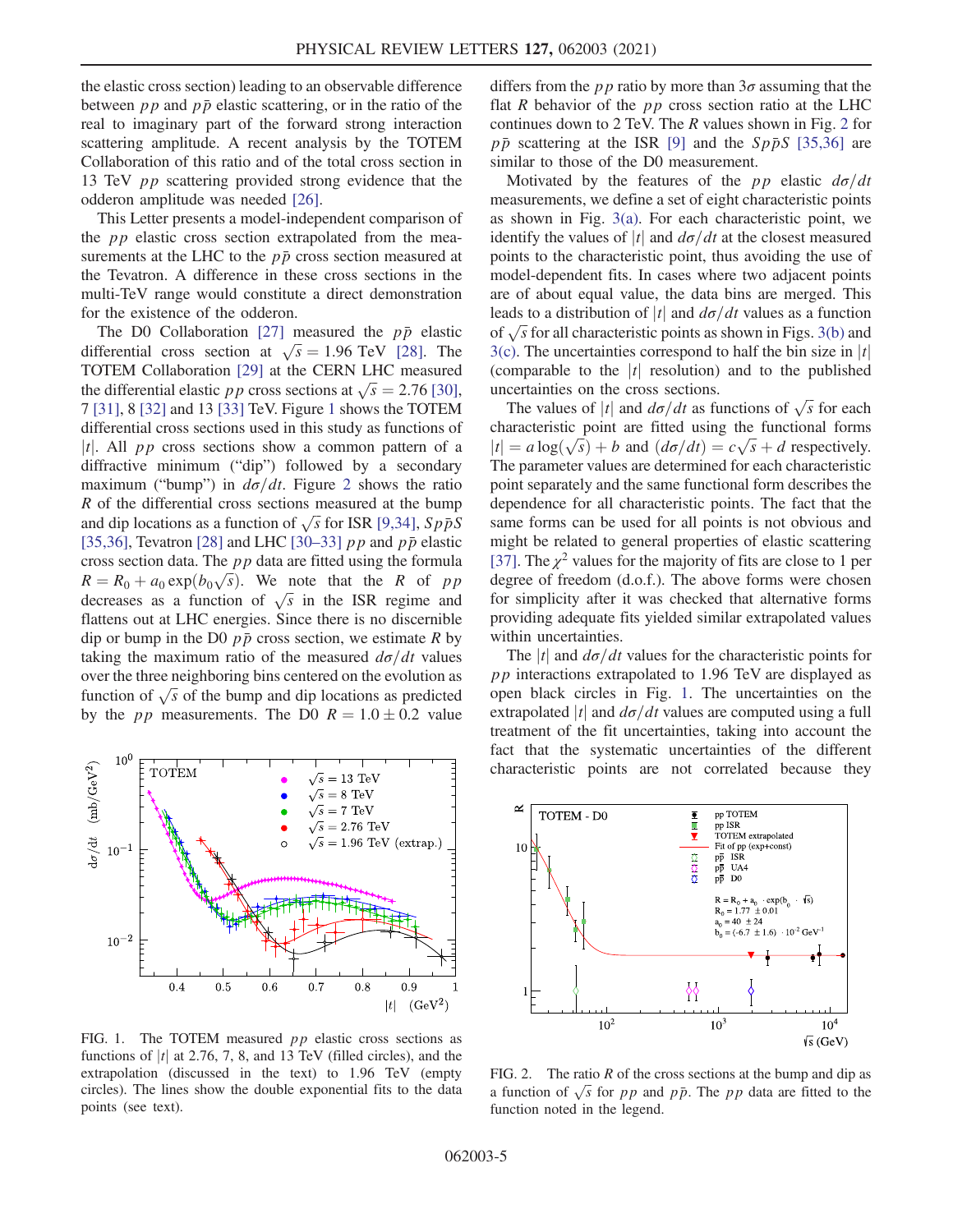

FIG. 3. (a) Schematic definition of the characteristic points in the TOTEM differential cross section data. A represents the vertical distance between bump and dip. (b) and (c) Characteristic points in (b) |t| and (c)  $d\sigma/dt$  from TOTEM measurements at 2.76, 7, 8, and 13 TeV (circles) as a function of  $\sqrt{s}$  extrapolated to Tevatron center-of-mass energy (stars). On (c), a multiplication factor indicated in parenthesis is applied in order to distinguish the different fits. Filled symbols are from measured points; open symbols are from extrapolations or definitions of the characteristic points.

correspond to different detectors, data sets, and running conditions.

To compare the extrapolated  $pp$  elastic cross sections with the  $p\bar{p}$  measurements, we fit the pp cross section with the function

$$
h(t) = a_1 e^{-a_2|t|^2 - a_3|t|} + a_4 e^{-a_5|t|^3 - a_6|t|^2 - a_7|t|}
$$
 (1)

to allow interpolation to the  $t$  values of the D0 measurements in the range  $0.50 \le |t| \le 0.96$  GeV<sup>2</sup>. The fit gives a  $\chi^2$  of 0.63 per d.o.f. [38]. The first exponential in Eq. (1) describes the cross section up to the location of the dip, where it falls below the second exponential that describes the asymmetric bump and subsequent falloff. This functional form also provides a good fit for the measured  $pp$ cross sections at all energies as shown by the fitted functions in Fig. 1.

We evaluate the  $pp$  extrapolation uncertainty from Monte Carlo (MC) simulation in which the cross section values of the eight characteristic points are varied within their Gaussian uncertainties and new fits given by Eq. (1) are performed. Fits without a dip and bump position matching the extrapolated values within their uncertainties are rejected, and slope and intercept constraints are used to discard unphysical fits [39]. The MC simulation ensemble provides a Gaussian-distributed pp cross section at each t value. However, the dip and bump matching requirement causes the mean of the pp cross section ensemble distribution to deviate from the best-fit cross section obtained above using Eq. (1) with the parameters of Ref. [38]. For the  $\chi^2$  comparison with the D0 measurements below, we choose the mean value of the cross section ensemble at each t value with its corresponding Gaussian variance.

We scale the  $pp$  extrapolated cross section so that the optical point (OP),  $d\sigma/dt(t=0)$ , is the same as that for  $p\bar{p}$ . The cross sections at the OP are expected to be equal if there are only C-even exchanges. Possible C-odd effects [37] are taken into account below as systematic uncertainties. Rescaling the OP for the extrapolated  $pp$ cross section would not itself constrain the behavior away from  $t = 0$ . However, as demonstrated in Refs. [40,41] the ratio of the  $pp$  and  $p\bar{p}$  integrated elastic cross sections becomes one in the limit  $\sqrt{s} \rightarrow \infty$ . The parts of the elastic cross sections in the low  $|t|$  Coulomb-nuclear interference region and in the high  $|t|$  region above the exponentially falling diffractive cone that do differ for  $pp$  and  $p\bar{p}$ scattering contribute negligibly to the total elastic cross sections. Thus, to excellent approximation, the integrated  $pp$  and  $p\bar{p}$  elastic cross sections in the exponential diffractive region should be the same, implying that the logarithmic slopes should be the same. As this is the case within uncertainty for the  $pp$  and  $p\bar{p}$  cross sections before the OP normalization, we constrain the scaling to preserve the measured logarithmic slopes. We assume that no tdependent scaling beyond the diffractive cone ( $|t| \ge 0.55$ ) is necessary.

To obtain the OP for  $pp$  at 1.96 TeV, we compute the total cross section by extrapolating the TOTEM measurements at 2.76, 7, 8, and 13 TeV. A fit using the functional form [42] for the s dependence of the total cross section valid only in the range 1 to 13 TeV

$$
\sigma_{\text{tot}} = b_1 \log^2(\sqrt{s}/1 \text{ TeV}) + b_2 \tag{2}
$$

gives  $\sigma_{\text{tot}}^{pp}(1.96 \text{ TeV}) = 82.7 \pm 3.1 \text{ mb}$  [43]. The extrapolated cross section is converted to a differential cross section  $d\sigma/dt = 357 \pm 26$  mb/GeV<sup>2</sup> at  $t = 0$  using the optical theorem

$$
\sigma_{\text{tot}}^2 = \frac{16\pi(\hbar c)^2}{1+\rho^2} \left(\frac{d\sigma}{dt}(t=0)\right). \tag{3}
$$

We assume  $\rho = 0.145$  based on the COMPETE extrapolation [44]. The D0 fit of  $d\sigma/dt$  for  $0.26 < |t| < 0.6$  GeV<sup>2</sup> [28] to a single exponential is extrapolated to  $t = 0$  to give the OP cross section of  $341 \pm 49 \text{ mb}/\text{GeV}^2$ . Thus the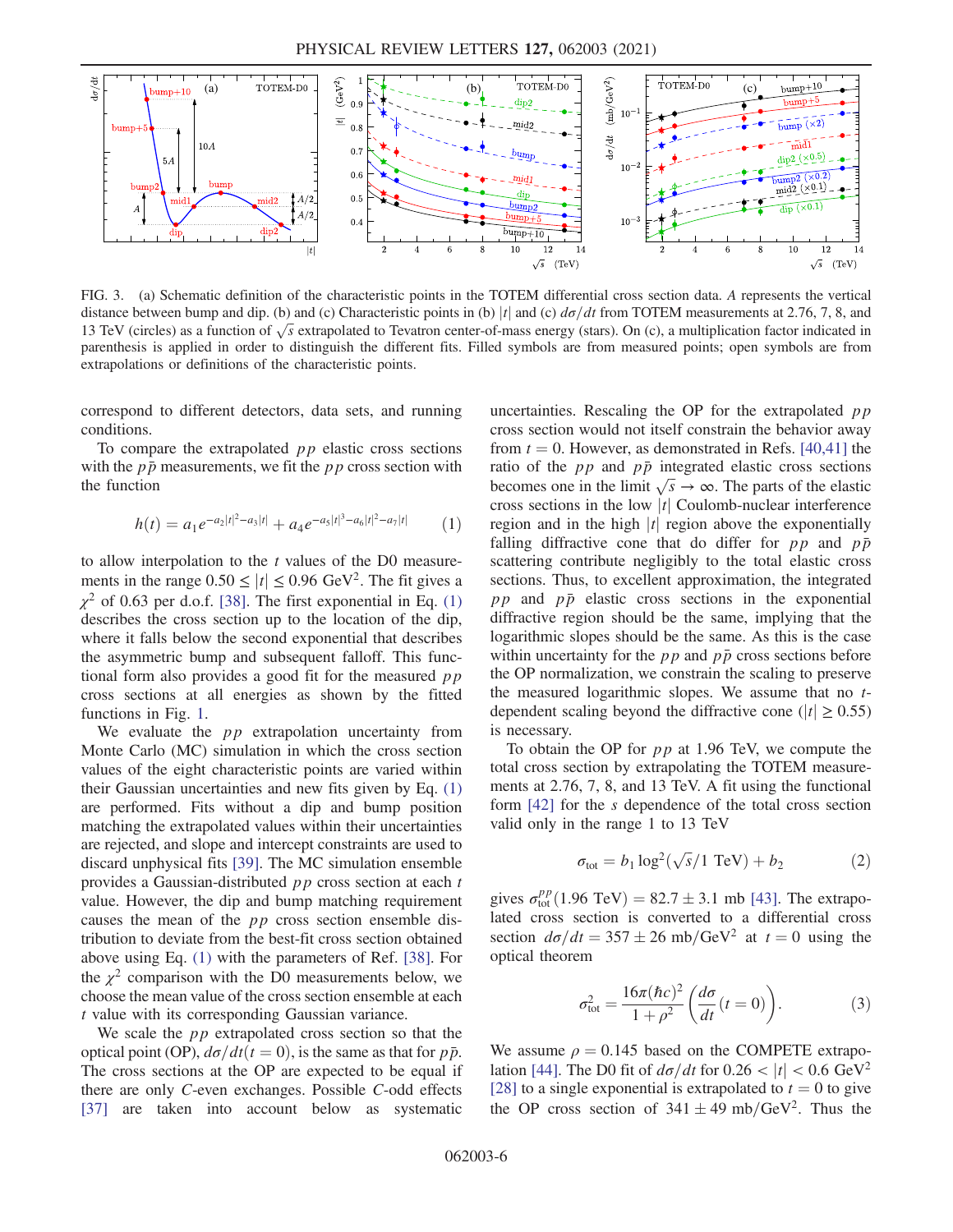TOTEM OP and extrapolated  $d\sigma/dt$  values are rescaled by  $0.954 \pm 0.071$  (consistent with the OP uncertainties), where this uncertainty is due to that on the TOTEM extrapolated OP. We do not claim that we have performed a measurement of  $d\sigma/dt$  at the OP at  $t = 0$  since this would require additional measurements of the elastic cross section closer to  $t = 0$ , but we require equal OPs simply to obtain a common and somewhat arbitrary normalization for the two data sets.

The assumption of the equality of the  $pp$  and  $p\bar{p}$  elastic cross sections at the OP could be modified if an odderon exists [8,16]. A reduction of the significance of a difference between  $pp$  and  $p\bar{p}$  cross sections would only occur if the pp total cross section were larger than the  $p\bar{p}$  total cross section at 1.96 TeV. This is the case only in maximal odderon scenarios [37], in which a 1.19 mb difference of the *pp* and  $p\bar{p}$  total cross sections at 1.96 TeV would correspond to a 2.9% effect for the OP. This is taken as an additional systematic uncertainty and added in quadrature to the quoted OP uncertainty estimated from the TOTEM total cross section fit. The effect of additional (Reggeon) exchanges [45–47], different methods for extrapolation to the OP, and potential differences in  $\rho$  for pp and  $p\bar{p}$ scattering are negligible compared with the uncertainties in the experimental normalization. The comparison between the extrapolated and rescaled TOTEM  $pp$  cross section at 1.96 TeV and the D0  $p\bar{p}$  measurement is shown in Fig. 4 over the interval  $0.50 \le |t| \le 0.96$  GeV<sup>2</sup>.

We perform a  $\chi^2$  test to examine the probability for the D0 and TOTEM differential elastic cross sections to agree. The test compares the measured  $p\bar{p}$  data points to the rescaled pp data points shown in Fig. 4, normalized to the integral cross section of the  $p\bar{p}$  measurement in the examined  $|t|$  range, with their covariance matrices. The



FIG. 4. Comparison between the D0  $p\bar{p}$  measurement at 1.96 TeV and the extrapolated TOTEM  $pp$  cross section, rescaled to match the OP of the D0 measurement. The dashed lines show the  $1\sigma$  uncertainty band on the extrapolated pp cross section.

fully correlated OP normalization and logarithmic slope of the elastic cross section are added as separate terms to the  $\chi^2$  sum. The correlations for the D0 measurements at different  $t$  values are small, but the correlations between the eight TOTEM extrapolated data points are large due to the fit using Eq. (1), particularly for neighboring points. Given the constraints on the normalization and logarithmic slopes, the  $\chi^2$  test with six degrees of freedom yields the p value of 0.000 61, corresponding to a significance of  $3.4\sigma$ .

We make a cross check of this result using an adaptation of the Kolmogorov-Smirnov test in which correlations in uncertainties are taken into account using simulated data sets [48,49]. This cross check, including the effect of the difference in the integrated cross section in the examined  $|t|$ range via the Stouffer method  $[50]$ , gives a p value for the agreement of the  $pp$  and  $p\bar{p}$  cross sections that is equivalent to the  $\chi^2$  test.

We interpret this difference in the  $pp$  and  $p\bar{p}$  elastic differential cross sections as evidence that two scattering amplitudes are present and that their relative sign differs for  $pp$  and  $p\bar{p}$  scattering. These two processes are even and odd under crossing (or C parity), respectively, and are identified as Pomeron and odderon exchanges. The dip in the elastic cross section is generally associated with the  $t$ value where the Pomeron-dominated imaginary part of the amplitude vanishes. Therefore the odderon, believed to constitute a significant fraction of the real part of the amplitude, is expected to play a large role at the dip. In agreement with predictions [37,51], the  $pp$  cross section exhibits a deeper dip and stays below the  $p\bar{p}$  cross section at least until the bump region.

We combine the present analysis result with independent TOTEM odderon evidence based on the measurements of  $\rho$ and  $\sigma_{\text{tot}}$  for p *p* interaction at different  $\sqrt{s}$ . These variables are sensitive to differences in  $pp$  and  $p\bar{p}$  scattering. The  $\rho$ and  $\sigma_{\text{tot}}$  results are incompatible with models with Pomeron exchange only and provide independent evidence of odderon exchange effects [26], based on observations in completely different  $|t|$  domains and TOTEM data sets.

The significances of the different measurements are combined using the Stouffer method [50]. The  $\chi^2$  for the total cross section measurements at 2.76, 7, 8, and 13 TeV is computed with respect to the predictions given from models without odderon exchange [44,51] including also model uncertainties when specified. The same is done separately for the TOTEM  $\rho$  measurement at 13 TeV [52]. Unlike the models of Ref. [44], the model of Ref. [51] provides the predicted differential cross section without an odderon contribution, so we choose to use the  $\chi^2$  comparison of the model cross section at 1.96 TeV with D0 data instead of the D0-TOTEM comparison [53].

When a partial combination of the TOTEM  $\rho$  and total cross section measurements is done, the combined significance ranges between 3.4 and  $4.6\sigma$  for the different models. The full combination leads to total significances ranging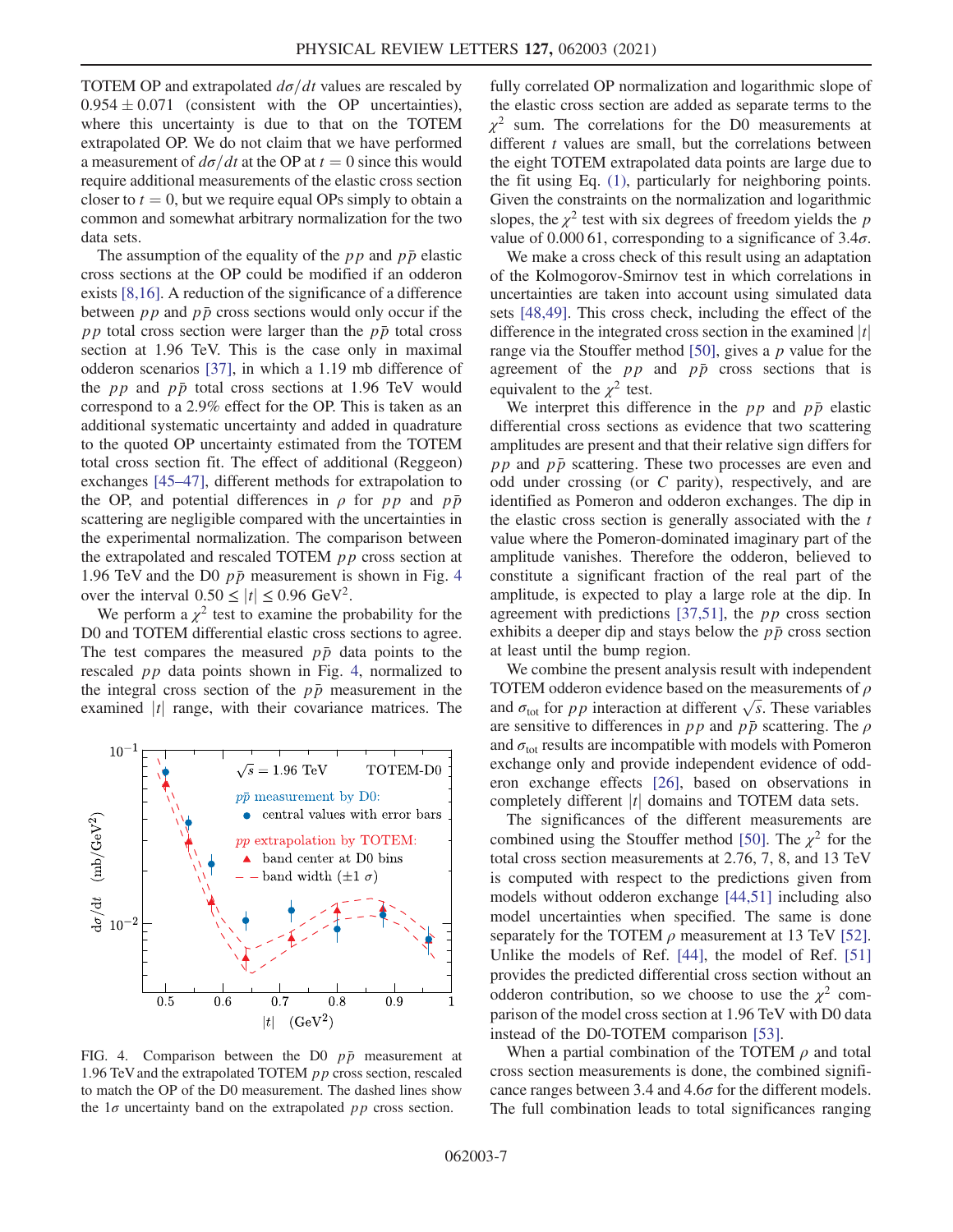from 5.2 to 5.7 $\sigma$  for *t*-channel odderon exchange for all the models of Refs. [44] and [51]. In particular, for the model favored by COMPETE  $(RRP_{nf}L2_u)$  [44], the TOTEM  $\rho$ measurement at 13 TeV provides a  $4.6\sigma$  significance [54], leading to a total significance of  $5.7\sigma$  for *t*-channel odderon exchange when combined with the present result [55].

In conclusion, we have compared the D0  $p\bar{p}$  elastic cross sections at 1.96 TeV and the TOTEM *pp* cross sections extrapolated to 1.96 TeV from measurements at 2.76, 7, 8, and 13 TeV using a model-independent method [56]. The pp and pp cross sections differ with a significance of 3.4 $\sigma$ , and this stand-alone comparison provides evidence that a t-channel exchange of a colorless C-odd gluonic compound, i.e., an odderon, is needed to describe elastic scattering at high energies [37]. When combined with the result of Ref. [26], the significance is in the range 5.2 to  $5.7\sigma$  and thus constitutes the first experimental observation of the odderon.

The TOTEM Collaboration is grateful to the CERN beam optics development team for the design and the successful commissioning of the different special optics and to the LHC machine coordinators for scheduling the dedicated fills. We acknowledge the support from the collaborating institutions and also NSF (U.S.), the Magnus Ehrnrooth Foundation (Finland), the Waldemar von Frenckell Foundation (Finland), the Academy of Finland, the Finnish Academy of Science and Letters (The Vilho Yrjö and Kalle Väisälä Fund), the Circles of Knowledge Club (Hungary), the NKFIH/OTKA grant K 133046 and the Human Resources Development Operational Programme (EFOP) Grant No. 3.6.1-16- 2016-00001 grants (Hungary). Individuals have received support from Nylands nation vid Helsingfors universitet (Finland), MSMT CR (the Czech Republic), the János Bolyai Research Scholarship of the Hungarian Academy of Sciences, the New National Excellence Program of the Hungarian Ministry of Human Capacities and the Polish Ministry of Science and Higher Education Grant No. MNiSW DIR/WK/2018/13. The D0 Collaboration has prepared this document using the resources of the Fermi National Accelerator Laboratory (Fermilab), U.S. Department of Energy, Office of Science, HEP User Facility. Fermilab is managed by Fermi Research Alliance, LLC (FRA), acting under Contract No. DE-AC02-07CH11359. The D0 collaboration thanks the staff at Fermilab and collaborating institutions, and acknowledges support from the Department of Energy and National Science Foundation (U.S.); Alternative Energies and Atomic Energy Commission and National Center for Scientific Research/National Institute of Nuclear and Particle Physics (France); Ministry of Education and Science of the Russian Federation, National Research Center "Kurchatov Institute" of the Russian Federation, and Russian Foundation for Basic Research (Russia); National Council for the Development of Science and

Technology and Carlos Chagas Filho Foundation for the Support of Research in the State of Rio de Janeiro (Brazil); Department of Atomic Energy and Department of Science and Technology (India); Administrative Department of Science, Technology and Innovation (Colombia); National Council of Science and Technology (Mexico); National Research Foundation of Korea (Korea); Foundation for Fundamental Research on Matter (Netherlands); Science and Technology Facilities Council and The Royal Society (United Kingdom); Ministry of Education, Youth and Sports (Czech Republic); Bundesministerium für Bildung und Forschung (Federal Ministry of Education and Research) and Deutsche Forschungsgemeinschaft (German Research Foundation) (Germany); Science Foundation Ireland (Ireland); Swedish Research Council (Sweden); China Academy of Sciences and National Natural Science Foundation of China (China); and Ministry of Education and Science of Ukraine (Ukraine).

\* Deceased.

- <sup>b</sup>Visitor from The University of Liverpool, Liverpool L69 3BX, United Kingdom.
- c Visitor from Deutshes Elektronen-Synchrotron (DESY), Notkestrasse 85, Germany.
- d Visitor from CONACyT, M-03940 Mexico City, Mexico.
- e Visitor from SLAC, Menlo Park, California 94025, USA. f Visitor from University College London, London WC1E

6BT, United Kingdom.

- g Visitor from Centro de Investigacion en Computacion— IPN, CP 07738 Mexico City, Mexico.
- h Visitor from Universidade Estadual Paulista, São Paulo, SP 01140, Brazil.
- i Visitor from Karlsruher Institut für Technologie (KIT)– Steinbuch Centre for Computing (SCC), D-76128 Karlsruhe, Germany.
- Visitor from Office of Science, U.S. Department of Energy, Washington, DC 20585, USA.
- k Visitor from Kiev Institute for Nuclear Research (KINR), Kyiv 03680, Ukraine.
- l Visitor from University of Maryland, College Park, Maryland 20742, USA.
- mVisitor from European Organization for Nuclear Research (CERN), CH-1211 Geneva, Switzerland.
- <sup>n</sup>Visitor from Purdue University, West Lafayette, Indiana 47907, USA.
- <sup>o</sup>Visitor from Institute of Physics, Belgrade, 11000 Belgrade, Serbia.

<sup>p</sup>Visitor from P. N. Lebedev Physical Institute of the Russian Academy of Sciences, 119991 Moscow, Russia.

- [1] W. Heisenberg, Mesonenerzeugung als Stosswellenproblem, Z. Phys. 133[, 65 \(1952\).](https://doi.org/10.1007/BF01948683)
- [2] M. Froissart, Asymptotic behavior and subtractions in the mandelstam representation, Phys. Rev. 123[, 1053 \(1961\)](https://doi.org/10.1103/PhysRev.123.1053).

a Visitor from Augustana University, Sioux Falls, South Dakota 57197, USA.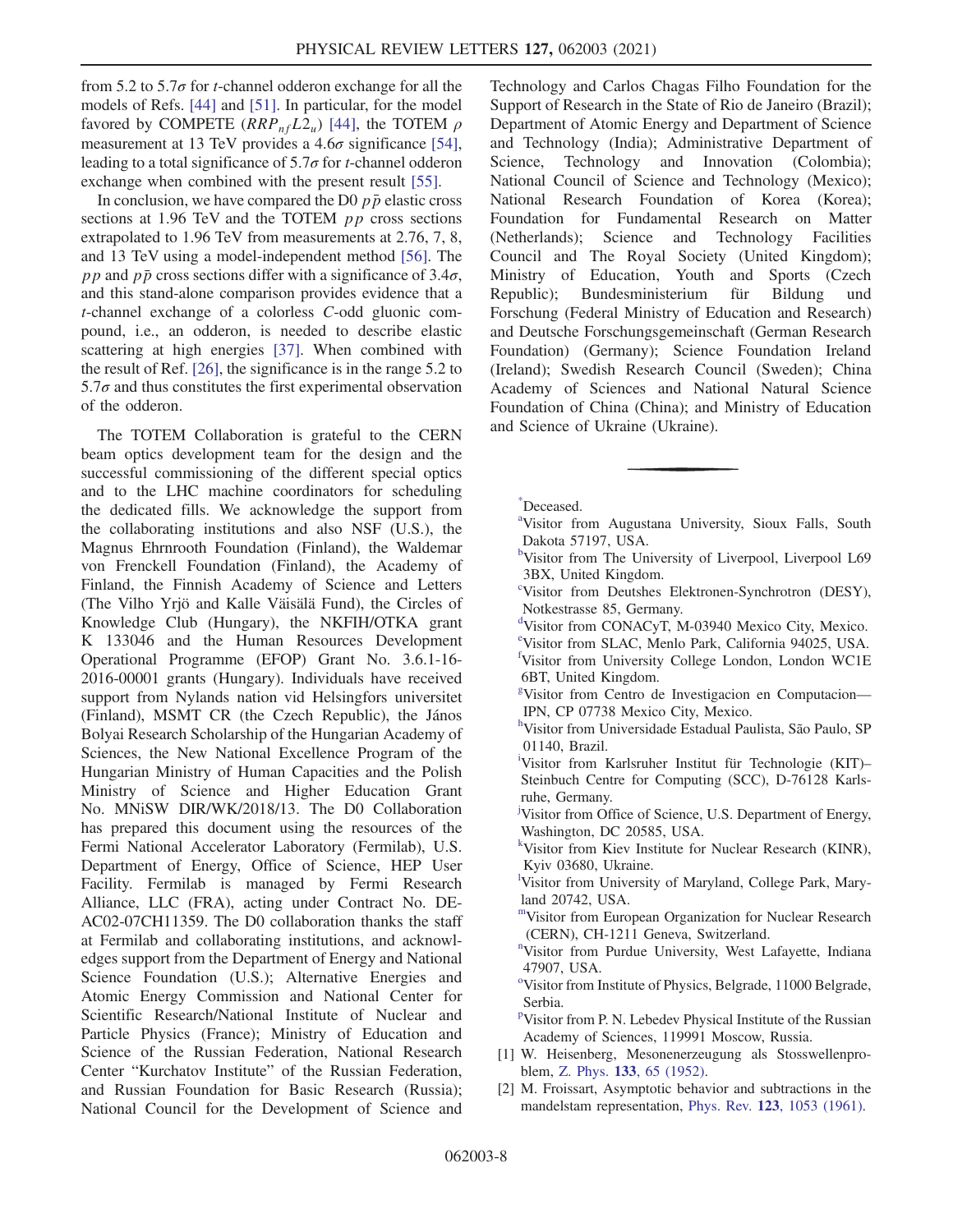- [3] A. Martin, Unitarity and high-energy behavior of scattering amplitudes, Phys. Rev. 129[, 1432 \(1963\).](https://doi.org/10.1103/PhysRev.129.1432)
- [4] L. Lukaszuk and A. Martin, Absolute upper bounds for  $\pi\pi$ scattering, [Nuovo Cimento A](https://doi.org/10.1007/BF02739279) 52, 122 (1967).
- [5] L. Baksay et al., Measurements of the proton proton total cross-section and small angle elastic scattering at ISR energies, [Nucl. Phys.](https://doi.org/10.1016/0550-3213(78)90331-0) B141, 1 (1978); Erratum, [Nucl. Phys.](https://doi.org/10.1016/0550-3213(79)90149-4) B148[, 538 \(1979\).](https://doi.org/10.1016/0550-3213(79)90149-4)
- [6] V. A. Khoze, M. Ryskin, and M. Tasevsky, High Energy Soft QCD and Diffraction, Particle Data Group, [https://pdg](https://pdg.lbl.gov/) [.lbl.gov/](https://pdg.lbl.gov/) (2020).
- [7] We use lower case "o" to emphasize that there are several theoretical variants of odderon exchanges.
- [8] L. Lukaszuk and B. Nicolescu, A possible interpretation of pp rising total cross sections, [Lett. Nuovo Cimento](https://doi.org/10.1007/BF02824484) 8, 405 [\(1973\).](https://doi.org/10.1007/BF02824484)
- [9] A. Breakstone *et al.*, Measurement of  $\bar{p}p$  and pp Elastic Scattering in the Dip Region at  $\sqrt{s} = 53$  GeV, [Phys. Rev.](https://doi.org/10.1103/PhysRevLett.54.2180) Lett. 54[, 2180 \(1985\)](https://doi.org/10.1103/PhysRevLett.54.2180).
- [10] S. Erhan et al., Comparison of  $\bar{p}p$  and  $pp$  elastic scattering with  $0.6 < t < 2.1$  GeV<sup>2</sup> at the CERN-ISR, [Phys. Lett.](https://doi.org/10.1016/0370-2693(85)91154-2) 152B[, 131 \(1985\).](https://doi.org/10.1016/0370-2693(85)91154-2)
- [11] The only indications for the odderon prior to the LHC came from measurements at  $\sqrt{s} = 53$  GeV at the ISR [9,10].
- [12] E. A. Kuraev, L. N. Lipatov, and V. S. Fadin, Pomeranchuk singularity in non-Abelian gauge theories, Zh. Eksp. Teor. Fiz. 72, 377 (1977) [JETP Lett. 45, 199 (1977)], [http://www](http://www.jetp.ac.ru/cgi-bin/e/index/e/45/2/p199?a=list) [.jetp.ac.ru/cgi-bin/e/index/e/45/2/p199?a=list](http://www.jetp.ac.ru/cgi-bin/e/index/e/45/2/p199?a=list).
- [13] L. N. Lipatov, The bare pomeron in quantum chromodynamics, Zh. Eksp. Teor. Fiz. 90, 1536 (1986) [JETP Lett. 63, 904 (1986)], [http://www.jetp.ac.ru/cgi-bin/e/index/e/63/5/](http://www.jetp.ac.ru/cgi-bin/e/index/e/63/5/p904?a=list) [p904?a=list.](http://www.jetp.ac.ru/cgi-bin/e/index/e/63/5/p904?a=list)
- [14] F. Low, Model of the bare Pomeron, [Phys. Rev. D](https://doi.org/10.1103/PhysRevD.12.163) 12, 163 [\(1975\).](https://doi.org/10.1103/PhysRevD.12.163)
- [15] S. Nussinov, Colored-Quark Version of Some Hadronic Puzzles, [Phys. Rev. Lett.](https://doi.org/10.1103/PhysRevLett.34.1286) 34, 1286 (1975).
- [16] P. Gauron, L. Lukaszuk, and B. Nicolescu, Consistency of the maximal odderon approach with the QFT constraints, [Phys. Lett. B](https://doi.org/10.1016/0370-2693(92)90698-4) 294, 298 (1992).
- [17] S. Nussinov, Perturbative recipe for quark-gluon theories and some of its applications, [Phys. Rev. D](https://doi.org/10.1103/PhysRevD.14.246) 14, 246 [\(1976\).](https://doi.org/10.1103/PhysRevD.14.246)
- [18] J. Bartels, High-energy behaviour in a non-Abelian gauge theory (II). First corrections to  $T_{n\to m}$  beyond the leading log s approximation, Nucl. Phys. B175[, 365 \(1980\).](https://doi.org/10.1016/0550-3213(80)90019-X)
- [19] T. Jaroszewicz, Infra-red divergences and Regge behaviour in QCD, Acta Phys. Pol. B 11, 965 (1980), [https://www](https://www.actaphys.uj.edu.pl/fulltext?series=Reg&vol=11&page=965) [.actaphys.uj.edu.pl/fulltext?](https://www.actaphys.uj.edu.pl/fulltext?series=Reg&vol=11&page=965) [series=Reg&vol=11&page=965.](https://www.actaphys.uj.edu.pl/fulltext?series=Reg&vol=11&page=965)
- [20] Z. Chen and A. Mueller, The dipole picture of high energy scattering, the BFKL equation and many gluon compound states, Nucl. Phys. B451[, 579 \(1995\)](https://doi.org/10.1016/0550-3213(95)00350-2).
- [21] A. Bouquet, B. Diu, E. Leader, and B. Nicolescu, A possible incompatibility between the  $NN$  and  $\overline{N}N$  total cross sections and the Regge pole model, [Nuovo Cimento A](https://doi.org/10.1007/BF02735410) 29, 30 (1975).
- [22] D. Joynson, E. Leader, B. Nicolescu, and C. Lopez, Non-Regge and hyper-Regge effects in pion-nucleon charge exchange scattering at high energies, [Nuovo Cimento A](https://doi.org/10.1007/BF02730293) 30[, 345 \(1975\).](https://doi.org/10.1007/BF02730293)
- [23] E. Levin and M. Ryskin, High-energy hadron collisions in QCD, Phys. Rep. 189[, 268 \(1990\)](https://doi.org/10.1016/0370-1573(90)90016-U).
- [24] M. A. Braun, Odderon and QCD, [arXiv:hep-ph/9805394.](https://arXiv.org/abs/hep-ph/9805394)
- [25] V. A. Khoze, A. D. Martin, and M. G. Ryskin, Elastic proton-proton scattering at 13 TeV, [Phys. Rev. D](https://doi.org/10.1103/PhysRevD.97.034019) 97, [034019 \(2018\).](https://doi.org/10.1103/PhysRevD.97.034019)
- [26] G. Antchev et al. (TOTEM Collaboration), First determination of the  $\rho$  parameter at  $\sqrt{s} = 13$  TeV probing the existence of a colourless C-odd three-gluon compound state, [Eur. Phys. J. C](https://doi.org/10.1140/epjc/s10052-019-7223-4) 79, 785 (2019).
- [27] V. M. Abazov *et al.* (D0 Collaboration), The upgraded D0 detector, [Nucl. Instrum. Methods Phys. Res., Sect. A](https://doi.org/10.1016/j.nima.2006.05.248) 565, [463 \(2006\)](https://doi.org/10.1016/j.nima.2006.05.248).
- [28] V.M. Abazov et al. (D0 Collaboration), Measurement of the differential cross section  $d\sigma/dt$  in elastic  $p\bar{p}$ scattering at  $\sqrt{s} = 1.96$  TeV, [Phys. Rev. D](https://doi.org/10.1103/PhysRevD.86.012009) 86, 012009 [\(2012\).](https://doi.org/10.1103/PhysRevD.86.012009)
- [29] G. Antchev et al. (TOTEM Collaboration), Performance of the TOTEM detectors at the LHC, [Int. J. Mod. Phys. A](https://doi.org/10.1142/S0217751X13300469) 28, [1330046 \(2013\).](https://doi.org/10.1142/S0217751X13300469)
- [30] G. Antchev et al. (TOTEM Collaboration), Elastic differential cross-section  $d\sigma/dt$  at  $\sqrt{s} = 2.76$  TeV and implications on the existence of a colourless C-odd three-gluon compound state, [Eur. Phys. J. C](https://doi.org/10.1140/epjc/s10052-020-7654-y) 80, 91 (2020).
- [31] G. Antchev et al. (TOTEM Collaboration), Proton-proton elastic scattering at the LHC energy of  $\sqrt{s} = 7$  TeV, [Europhys. Lett.](https://doi.org/10.1209/0295-5075/95/41001) 95, 41001 (2011).
- [32] G. Antchev et al. (TOTEM Collaboration), Evidence for non-exponential elastic proton-proton differential crosssection at low |t| and  $\sqrt{s} = 8$  TeV by TOTEM, [Nucl. Phys.](https://doi.org/10.1016/j.nuclphysb.2015.08.010) B899[, 527 \(2015\).](https://doi.org/10.1016/j.nuclphysb.2015.08.010)
- [33] G. Antchev et al. (TOTEM Collaboration), Elastic differential cross-section measurement at  $\sqrt{s} = 13 \text{ TeV}$  by TOTEM, [Eur. Phys. J. C](https://doi.org/10.1140/epjc/s10052-019-7346-7) 79, 861 (2019).
- [34] E. Nagy et al., Measurement of proton-proton elastic scattering at large momentum transfer at the CERN intersecting storage rings, Nucl. Phys. **B150**[, 221 \(1979\).](https://doi.org/10.1016/0550-3213(79)90301-8)
- [35] M. Bozzo et al. (UA4 Collaboration), Elastic scattering at the CERN SPS collider up to a four-momentum transfer of 1.55 GeV<sup>2</sup>, Phys. Lett. **155B**[, 197 \(1985\).](https://doi.org/10.1016/0370-2693(85)90985-2)
- [36] D. Bernard et al. (UA4 Collaboration), Large-t elastic scattering at the CERN SPS collider at  $\sqrt{s} = 630$  GeV, Phys. Lett. 171B[, 142 \(1986\).](https://doi.org/10.1016/0370-2693(86)91014-2)
- [37] E. Martynov and B. Nicolescu, Odderon effects in the differential cross-sections at Tevatron and LHC energies, [Eur. Phys. J. C](https://doi.org/10.1140/epjc/s10052-019-6954-6) 79, 461 (2019).
- [38] The six parameters to fit the eight data points are  $a_1 = 9.9 \text{ mb/GeV}^2$ ,  $a_2 = 16.13 \text{ GeV}^{-4}$ ,  $a_3 = 2.02 \text{ GeV}^{-2}$ ,  $a_4 = 2.75 \times 10^{-6}$  mb/GeV<sup>2</sup>,  $a_5 = 28.57$  GeV<sup>-6</sup>, and  $a_6 = -35.97$  GeV<sup>-4</sup>. The parameter  $a_7$  was fixed to zero as it was not necessary to get a good data description.
- [39] A few percent of the fits are discarded due to unphysical slopes deviating more than  $10\sigma$  from the one reconstructed from the characteristic points. The number of fits discarded by the intercept constraint is negligible.
- [40] I. I. Pomeranchuk, Equality of the nucleon and antinucleon total interaction cross section at high energies, Zh. Eksp. Teor. Fiz. 34, 725 (1958) [Sov. Phys. JETP 7, 499 (1958)], [http://www.jetp.ac.ru/cgi-bin/e/index/e/7/3/p499?a=list.](http://www.jetp.ac.ru/cgi-bin/e/index/e/7/3/p499?a=list)